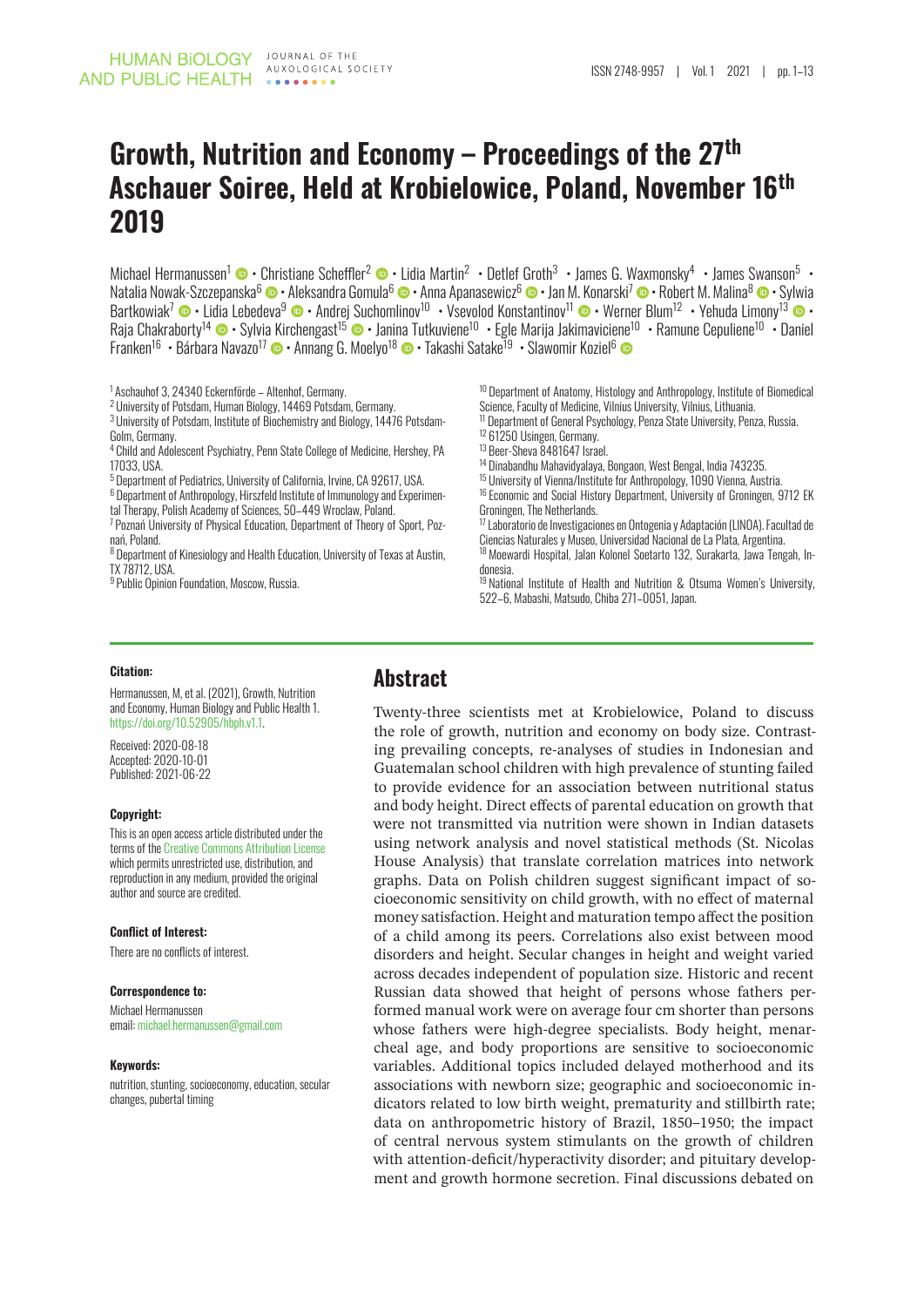reverse causality interfering between social position, and adolescent growth and developmental tempo.

Christiane Scheffler re-analyzed body height in two populations of Indonesian and Guatemalan school children with high prevalence of stunting using breakpoint analysis. This method segregates two segments of a linear regression, and can be used to quantify an abrupt change of the response function of a varying influential factor. The breakpoint can be interpreted as a *critical threshold* value beyond or below which a particular effect occurs [\(Muggeo](#page-11-0) [2017\)](#page-11-0). She hypothesized that at least in subgroups of exceptionally thin children of these stunted populations, an association between nutritional status and body height might exist. Thinness was defined by body mass index standard deviation score (BMI\_SDS) <-2 (WHO reference), by midupper arm circumference (MUAC) <18 cm (corresponds to 10th centile of an US population [\(Addo et al. 2017\)](#page-11-1)), and mean skinfold thickness (two skinfolds, SF) <7 mm (corresponds to 10th centile of a German population [\(Schilitz 2001\)](#page-12-0). Scheffler failed to detect meaningful breakpoints in BMI, MUAC, and SF, in the stunted populations of Indonesian and Guatemalan school children, replicating previous evidence that stunting is not a synonym for malnutrition [\(Scheffler et al. 2020\)](#page-12-1).

Michael Hermanussen presented a novel non-parametric statistical method that translates multiple linear correlation matrices into network graphs based on ranking correlation coefficients. In view of a popular child game, we propose to name this method St. Nicolas House Analysis [\(Groth et al. 2019\)](#page-12-2). The performance of St. Nicolas House Analysis and other network reconstruction methods was tested in randomly created virtual scale-free networks, networks consisting of bands or hubs. He exemplified the performance of St. Nicolas

House Analysis on extensive interacting variables and hugely complicated matrices of factors in (1) anthropometric data from an anthropometric survey in 908 Indonesian boys and 808 Indonesian girls, in (2) genomic data obtained from 20 different Austronesian populations, and in (3) ultrasound measures from routine pregnancy examinations. St. Nicolas House Analysis visualized network graphs that (1) mirrored the associations between child anthropometry and highlighted that the effect of parental education on child height is a direct one, and not mediated via anthropometric variables of nutritional status; that (2) reflected gene drifts during the Austronesian migration; and (3) correctly assigned early and late fetal measurements. It is concluded that the performance of St. Nicolas House Analysis is at least equivalent if not better for generating network graphs than currently used network reconstruction methods in random generated scale-free networks, and networks consisting of chains and nodes. Under particular circumstances St. Nicolas House Analysis is able to also reflect causality within network graphs.

Lidia Martin studied the effect of parental educational status on child growth in seven Indian datasets, from West Bengal (10–17 years, 547 girls and 523 boys), Kolkata 1982 (7–16 years, 825 boys), Sunderban 2009 (1–5 years, 324 boys and 351 girls), Kolkata 1999 and 2005–2011 (7–12 years, 760 boy and girls), Sikkim 2015 (2–18 years, 544 boys and girls), Sunderban 2015, 2016 (3–5 years, 326 boys and 330 girls), Southern part of West Bengal 2018 (1–5 years, 556 boys and girls) [\(Martin et al. 2020\)](#page-12-3) using the St. Nicolas House Analysis [\(Groth](#page-12-2) [et al. 2019\)](#page-12-2).The datasets included information on *z*-scores for body height and weight, variables that indicate nutritional status (SF, MUAC, and BMI), and socioeconomic variables including household income and parental education. St. Nico-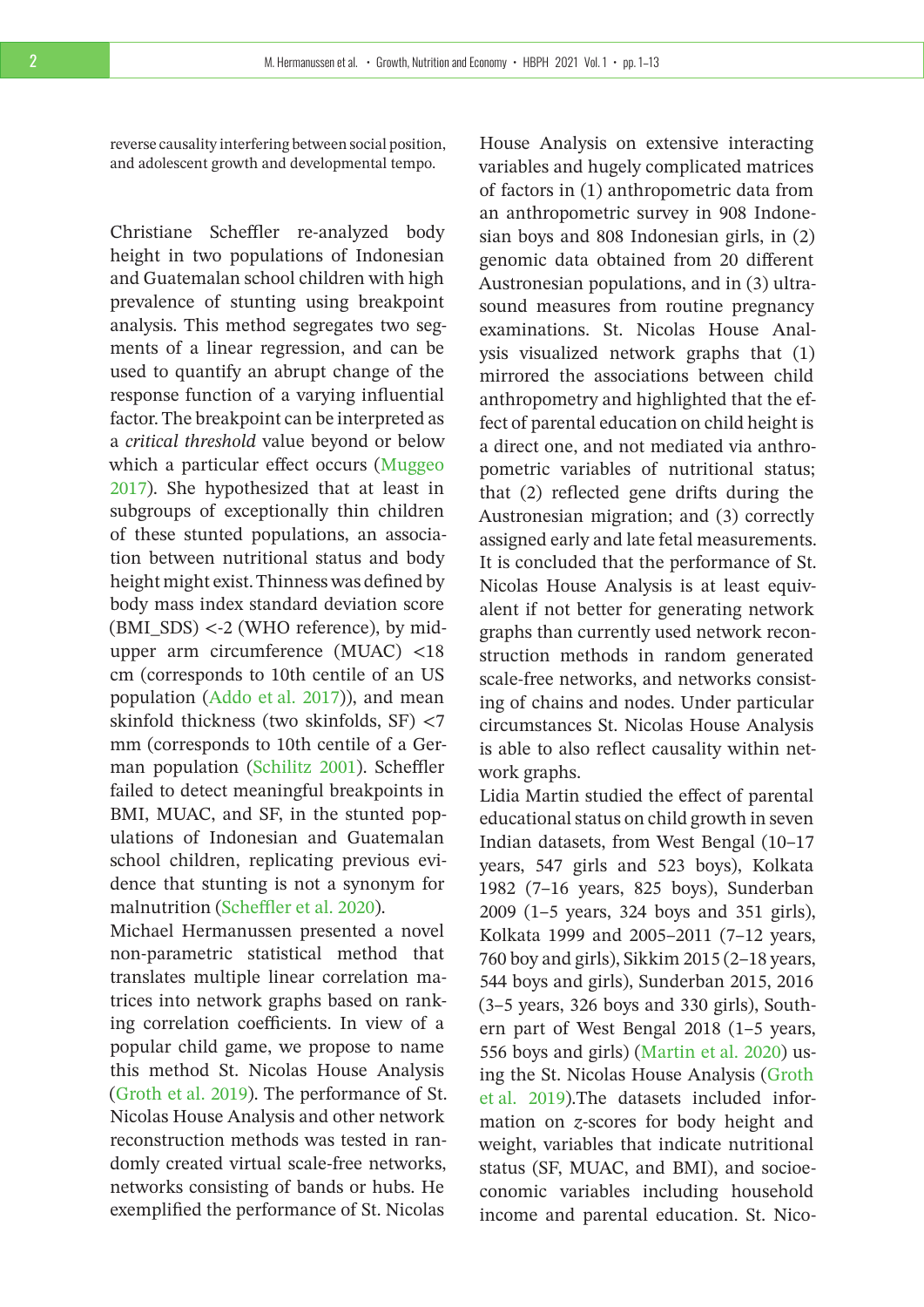las House Analysis detected association chains between parental education and body height that were not mediated via nutritional status. Parental education did not influence BMI. Paternal educational status was primarily linked to family income rather than directly to body height. Martin also failed to provide evidence for direct relations between socioeconomic variables and indicators of nutritional status. Martin concluded that effects of parental and particularly maternal education on height are direct effects and not transmitted via nutrition. The effect of household income appeared to be secondary and conducted via parental education.

Detlef Groth discussed challenges and approaches of network inference from given correlation matrices. Although correlation may not result from direct causation, the underlying direct or indirect associations between variables can be used to uncover the network structure. Groth discussed advantages and disadvantages of current methods used to explore and to infer such networks, like linear regression or partial correlation. The major problem of those methods if they are used by researchers with a non-computation background seems to be the wide range of possible parameters. Those parameters need to be supplied by the investigator and the researchers often have problems deciding which way to go. Furthermore, there is the danger that the researchers are biased by their hypothesis and often chose parameters which fit their hypothesis best and not those which might be adequate for the analysis. The presenter focused thereafter on an alternative approach which uses a non-parametric algorithm by sorting the correlation values for each variable separately. Thereafter, forward and reversely compatible sequences of decreasing correlation values, association chains between different factors/variables, can be uncovered. This, quite recently published

approach [\(Groth et al. 2019\)](#page-12-2), proved to be very valuable to find such chains in not highly connected networks. The method's main advantage is simplicity and that it does not require any parameters to be used. At the end a simple toy example as well as possibilities to improve this analysis, for instance by silencing indirect associations using network deconvolution [\(Feizi et al.](#page-12-4) [2013\)](#page-12-4) were presented. The author showed herein a defined network with synthetic data representative for it, and how the algorithm can fully recover the network structure. The approach promised to be an easy to use valuable tool in the hand of anthropologists, nutritionists and other scientists to explore relationships between the variables of interest.

James Waxmonsky and James Swanson examined the impact of central nervous system (CNS) stimulants on the growth of children with attention-deficit/hyperactivity disorder (ADHD) and assessed the efficacy and feasibility of weight recovery interventions on growth. 230 children ages 5–12 with ADHD with no history of chronic CNS stimulant usage were randomly assigned to receive daily CNS stimulants (78%, primarily OROS-MPH) or behavioral treatment (22%) for 30 months. After 6 months, children evidencing a decline in BMI of >.5 *z*-scores were randomized to one of three weight recovery treatments (WRTs): monthly monitoring of height/weight (MON) plus continued daily medication, drug holidays (DH) with medication limited to school days, or daily caloric supplementation (CS) with a 150 kcal supplement plus daily medication. Before WRT assignment, medication was associated with significant reductions in standardized weight and height (*p's*<.01). Adherence to CS and DH during WRT was high, with significant increases in daily caloric intake and decreases in weekly medication exposure (*p's*<.05). Across all WRT participants  $(n=71)$ , weight velocity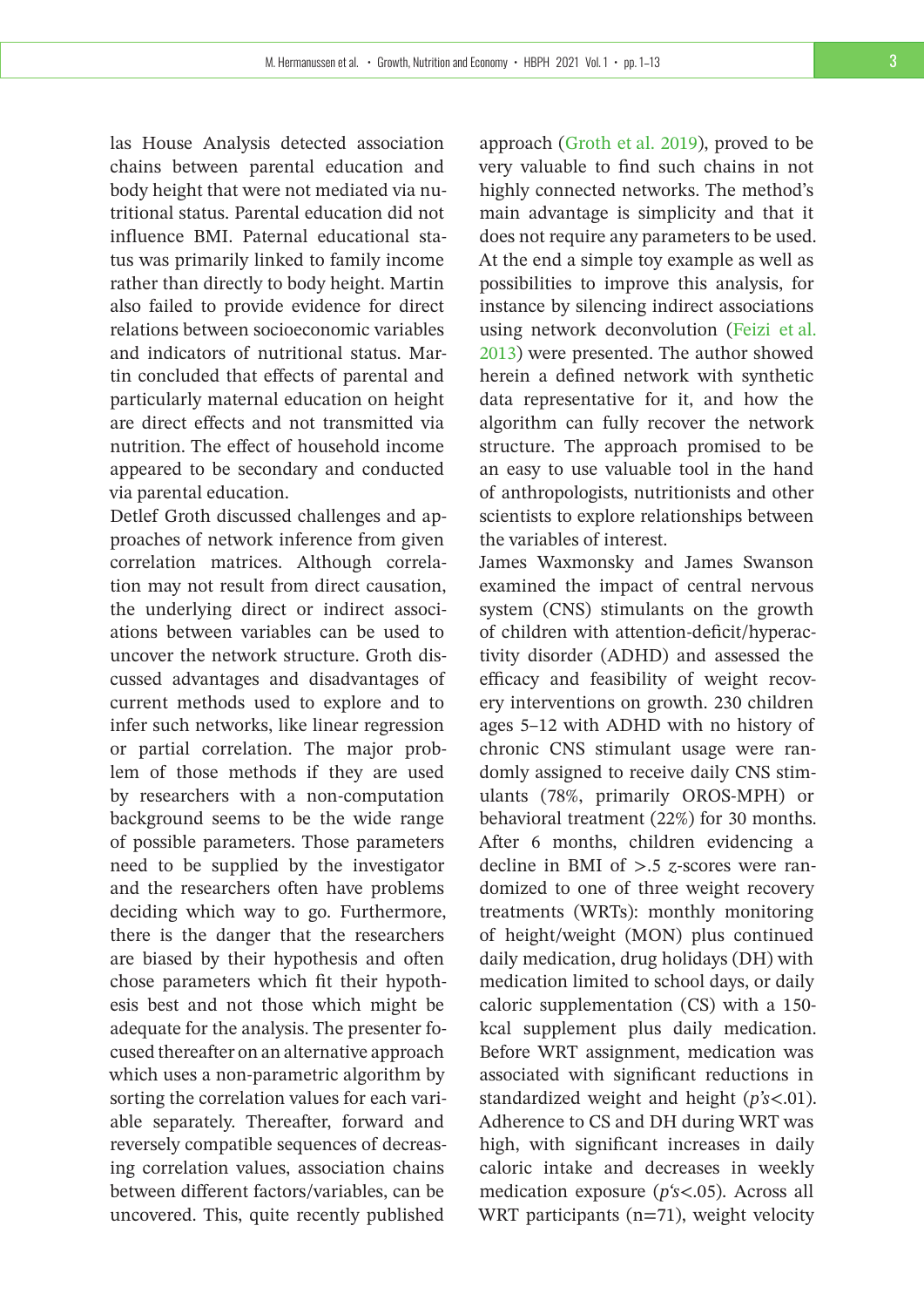increased significantly after WRT randomization ( $(\beta_2)$ =0.271, SE=0.027, *p*<0.001). When analyzed by what parents did (versus what they were assigned to), CS  $(p<0.01)$ and DH (*p*<0.05) increased weight velocity more than MON. No increase in height velocity was seen after randomization to any WRT. Over the entire study, WRT participants declined in standardized weight (-0.44 *z*-units) and height (-0.20 *z*-units). The authors concluded that drug holidays, caloric supplementation and increased monitoring all led to increased weight velocity in children taking CNS stimulants, but none led to increased height velocity. It may be speculated that the lack of increase in height velocity was due to the CNS stimulant.

Natalia Nowak-Szczepanska, Aleksandra Gomula, and Anna Apanasewicz assessed the socioeconomic sensitivity of selected anthropometric parameters in Polish children at two different social levels and two different stages of development: a) at family-level – where contemporary infant growth parameters were analyzed referring to the mother's money satisfaction; b) at population-level – where growth of school children between 1966 and 2012 was assessed in relation to changes in GDP (gross domestic product) *per capita*. For infants (N=38 boys and N=41 girls, exclusively breastfed), body length, body weight, BMI and head circumference were measured longitudinally at birth, fifth month and twelfth month of age, controlling confounding factors. Maternal money satisfaction was subjectively assessed on a 7 point scale and divided into two categories: low and high. There were no significant differences in any of the analyzed anthropometric parameters between infants from low *versus* high maternal money satisfaction groups. In contrast, at populationlevel, biological parameters (BMI=body mass index, mid-upper arm circumference, age at *menarche*, height) of school children

 $(7-18$  years of age, total N= approx. 70 000) measured in 1966, 1978, 1988 and 2012 were associated with changes in GDP *per capita*. However, the socioeconomic sensitivity varied depending on the trait being analyzed. The most sensitive and coinciding with GDP *per capita* were mid-upper arm circumference and menarcheal age, while patterns of changes in height and BMI differed in some periods compared to GDP *per capita*. The authors concluded that different results on the effect of socioeconomic factors on biological parameters between infants and school children might be related to the different sensitivity of particular developmental periods. On the other hand, the subjective scale of a socioeconomic situation may have some limitations. However, the lack of biological differences in contemporary data on infants from different groups of maternal money satisfaction might also be caused by a significant improvement of living conditions in Poland in recent years, implying that socioeconomic factors have lost their differentiating effects.

The ten communities were divided into two groups, five with significant increases in population between 1986 and 2016 (63% to 203%, Major growth) and five with little increase or even population losses (+20% to -30%, Little/No growth). The sample was partitioned into three age groups: 7–9, 10–12, and 13–15 years. Sex-specific MAN-COVA with age and age<sup>2</sup> as covariates were used for comparisons of secular change between communities with Major and Little/No growth in each age group; pairwise post hoc comparisons between specific pairs of surveys, adjusted for multiple comparisons (Bonferroni), were evaluated. Secular changes in height and weight between 1986 and 2006 did not consistently differ among boys and girls from villages with Major growth compared to villages with Little/No growth. Estimated secular change across sequential decennial sur-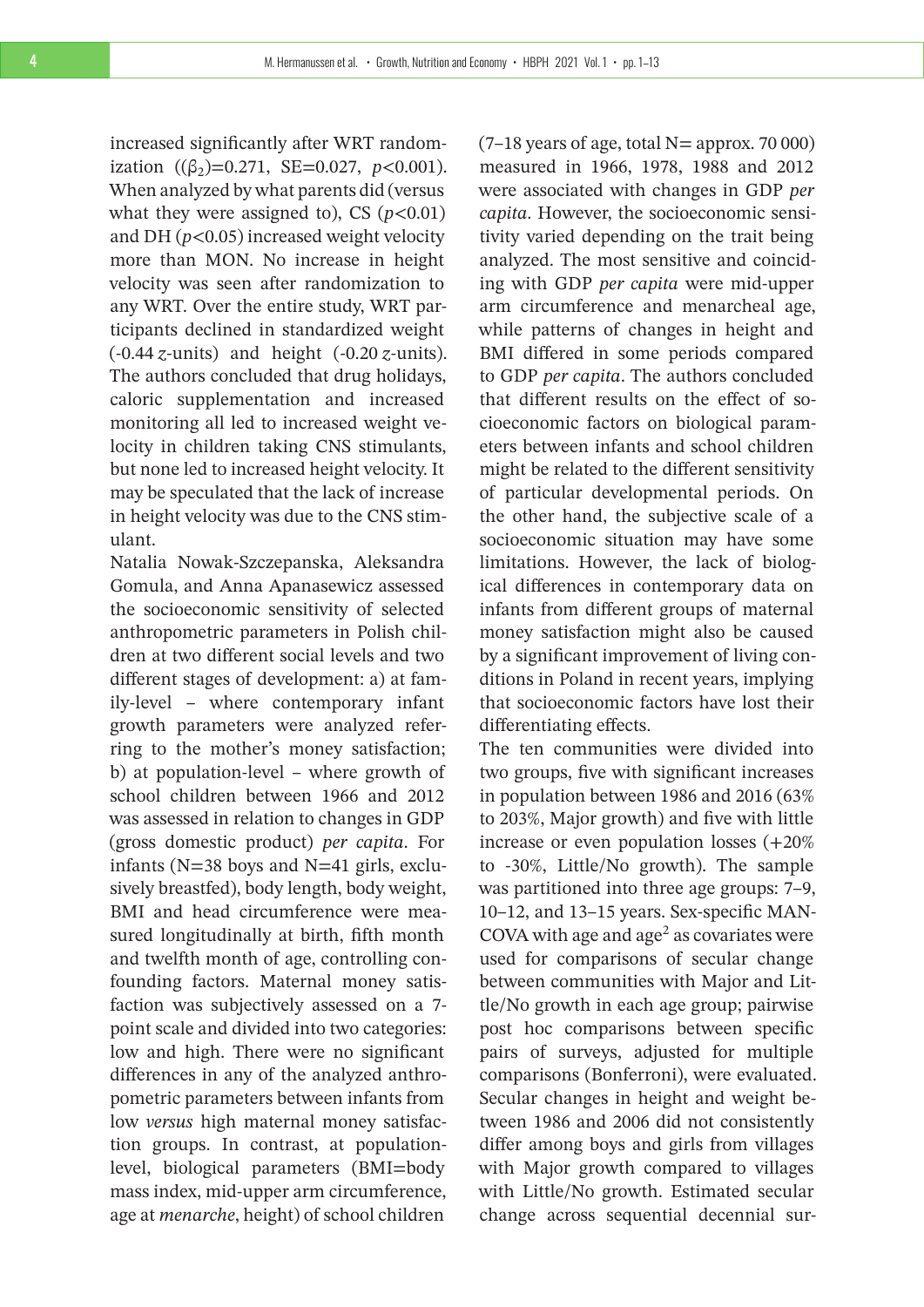

**Figure 1** Jan M. Konarski studied in cooperation with Robert M. Malina and others whether secular changes in height and weight among rural Polish school youth were related to population growth, and compared changes in heights and weights of school children 7–15 years of age in ten rural communities.

veys (1986–1996, 1996–2006, 2006–2016) did not differ consistently differ between the two groups, except for larger gains in both height and weight between 2006 and 2016 among boys 10–12 and 13–15 years from communities with Little/No growth. A similar trend was found in height among girls 7–9 and 13–15 years from communities with Little/No growth. Konarski concluded that secular changes in height and weight do not depend on increases in population.

Sylwia Bartowiak presented secular change in height and weight of rural school chil-

dren 7–15 years of age in the Greater Poland Voivodeship (West-central Poland) between 1986 and 2016. Data were obtained from growth surveys (height, weight, physical fitness) in ten rural communities conducted in 1986, 1996, 2006 and 2016, with 1417 boys and 1326 girls in 1986; 979 boys and 947 girls in 1996; 871 boys and 843 girls in 2006; and 1189 boys and 1105 girls in 2016. The sample was partitioned into three age groups (1) 7–9 years – middle childhood in both sexes; (2) 10–12 years – transition into puberty and mid-puberty (most girls, many boys); and (3) 13–15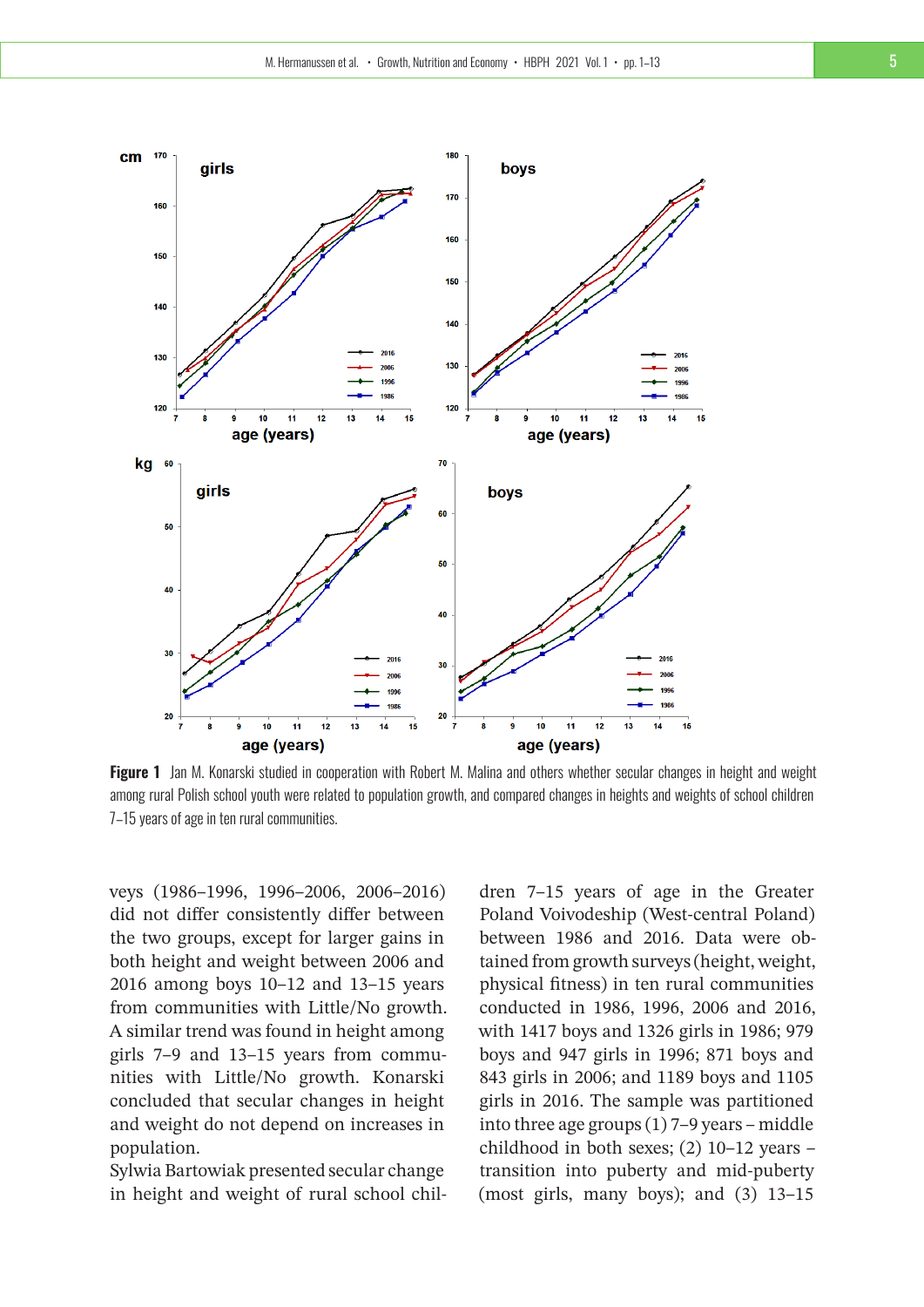years – late adolescence (girls), interval of the growth spurt (boys). Sex-specific MAN-COVA with age and  $age<sup>2</sup>$  as covariates were used for comparisons in each of the three age groups; pairwise post hoc comparisons between specific pairs of surveys, adjusted for multiple comparisons (Bonferroni), were evaluated. Between 1986 and 2016, significant secular increases in height and weight were noted, but varied across the decades (Figures 1).

She showed that nationality matters with Russians being on average some 2–5 cm taller than territorial persons living in the same area. People living in cities with more than one million inhabitants are on average some 2–3 cm taller than rural people of the same district. Parental education also matters. Persons whose fathers had primary or unfinished secondary education were on average 174 cm tall, people whose fathers had academic education reached on average 178 cm. Height of persons whose fathers performed manual work were on average 4 cm shorter than persons whose fathers were high-degree specialists.

Reports on associations between depression and height are scarce and controversial. As short stature has been considered a causal risk factor for depression [\(Speed et al. 2019\)](#page-12-5), Andrej Suchomlinov and Vsevolod Konstantinov presented the association between depression, height and BMI in the adolescent and adult populations of Penza city and oblast, Russia, with 554 participants aged 16–89 years. The presence and severity of depression was evaluated using Beck's Depression Inventory (BDI-II) [\(Beck et al. 1996\)](#page-12-6). The participants of the study self-reported their height (cm) and weight (kg). In adults, thinness was defined as BMI value below 18.5  $\text{kg/m}^2$ ; overweight – above 25  $\text{kg/m}^2$  and obesity – above 30 kg/m<sup>2</sup>. In adolescents, thinness, overweight and obesity were defined according to IOTF cut-off values [\(Cole and Lobstein 2012\)](#page-12-7). The au-

thors found a negative correlation between height and depression score ( $\rho$ =-0.1322, p=0.002) that was visible in the combined sample, but not for men and women tested separately. No significant correlations were obtained between height and depression score in both employed and retired participants; only in students, a significant negative correlation was found ( $\rho$ =-0.3307, p=0.002). Negative correlations between height and depression score were also shown in participants with normal BMI (ρ=-0.2228, *p*<0.001); no significant correlations between height and depression score were found in underweight, overweight or obese individuals. No significant correlation was obtained between BMI and depression score. In conclusion, the authors found significant correlations between depression and short stature in young men, depression and short stature in participants with normal body mass index, and depression and age in overweight participants. Young women (16–23 years) and elderly men (60–89 years) presented the highest and very similar depression scores; special attention should be paid to the aforementioned groups due to their higher risks of depressive disorders.

Pituitary development and GH secretion are orchestrated by multiple genes including *GH1*, *GHRHR*, *GLI2*, *HESX1*, *LHX3*, *LHX4*, *PROP1*, *POU1F1*, and *SOX3*. Werner Blum aimed to assess their mutation frequency and clinical relevance in children with severe GH deficiency (GHD). The Genetics and Neuroendocrinology of Short Stature International Study (GeNeSIS; NCT01088412) was a prospective, openlabel, observational research program for children receiving GH treatment, conducted in 30 countries between 1999 and 2015. The study included a sub-study to investigate mutations in the genes listed above. PCR products from genomic blood cell DNA were analyzed by Sanger sequencing. DNA variants were classified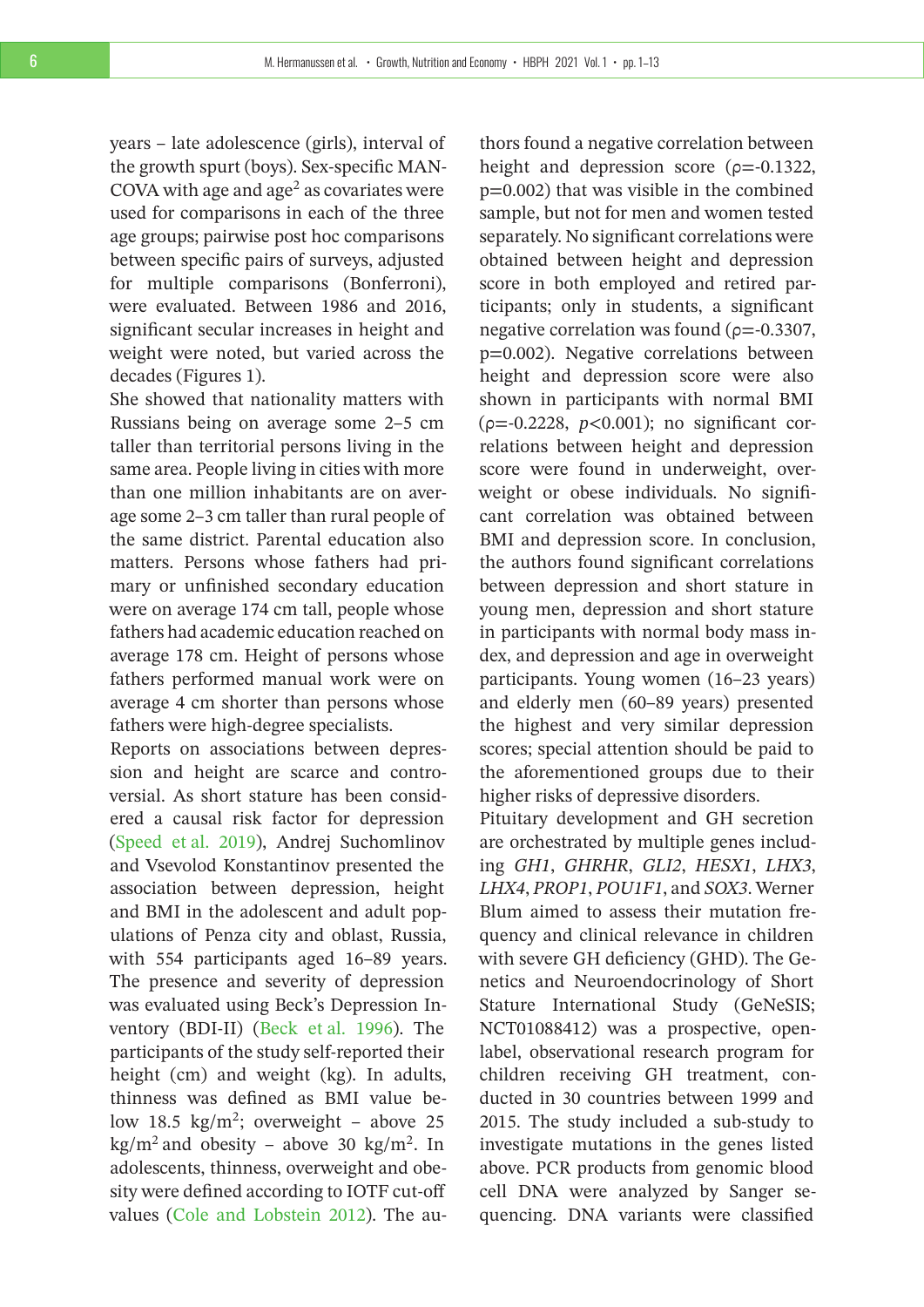

**Figure 2** Lidia Lebedeva discussed geographical differences of body height between continents, macro regions, and different countries with particular emphasis on the Russian situation [\(Lebedeva 2019\)](#page-12-8), based on an aggregated individual dataset of the Russia Longitudinal Monitoring Survey, Higher School of Economics (RLMS HSE) of the years 1994–2016, with 316,600 responses of 22–65 years old adult persons.

as pathogenic according to the recommendations of the American College of Medical Genetics and Genomics. Demographic, auxologic, and endocrine data at baseline and during GH treatment were documented and related to the genotyping results. In 92 of 917 tested patients (10%) 33 mutations were found, 17 previously undescribed (52%). The highest mutation rates were found in *PROP1* (N=49) and *GH1* (N=26). Mutation carriers were significantly younger, shorter, and more slowly growing than non-carriers. In general, their peak values in GH stimulation tests were very low; however, in 15/77 (20%) patients with *GH1*, *PROP1*, and *SOX3* mutations they were only moderately diminished  $(3-6\mu g/L)$ . Seven of 74 patients  $(9.5\%)$  had a baseline height SDS >-2 in the low normal range, 6 with a *PROP1* mutation and 1 with a *GH1* mutation (IGHD type II). Five of 27 patients (19%) had a baseline IGF-I SDS >-2 in the low normal range, 2 with a *PROP1* mutation and 1 with a *GH1* mutation (IGHD type II) and 2 with a *GHRHR* mutation. Height SDS in patients with *GH1* deletion (IGHD type IA) was massively diminished in contrast to patients with *GHRHR* mutation (IGHD IB) or *GH1* mutation due to exon 3 skipping (IGHD II). Two patients with a *GH1* mutation (IGHD type II) developed TSH deficiency. DNA testing for mutations in children with severe GHD shows a positive finding in approximately 10% of the cases. Phenotypes of mutation carriers can massively vary depending on the genotype. GHD in patients with a *PROP1* mutation develops during early childhood until adolescence which may explain the wide variation of the phenotypes. The most frequent *GH1* mutations, all heterozygous and negative dominant, cause exon 3 skipping due to mutations of weak splice donor or acceptor sites or splice enhancers in exon 3 or in the neighboring introns. The product of such mutated genes is a 17.5 k GH variant which appears to be toxic to somatotrophic cells causing finally GHD and possibly deficiencies of other pituitary hormones due to innocent bystander effects. Depending on the specific mutation, stimulated GH and growth impairment were found to be significantly different with splice enhancer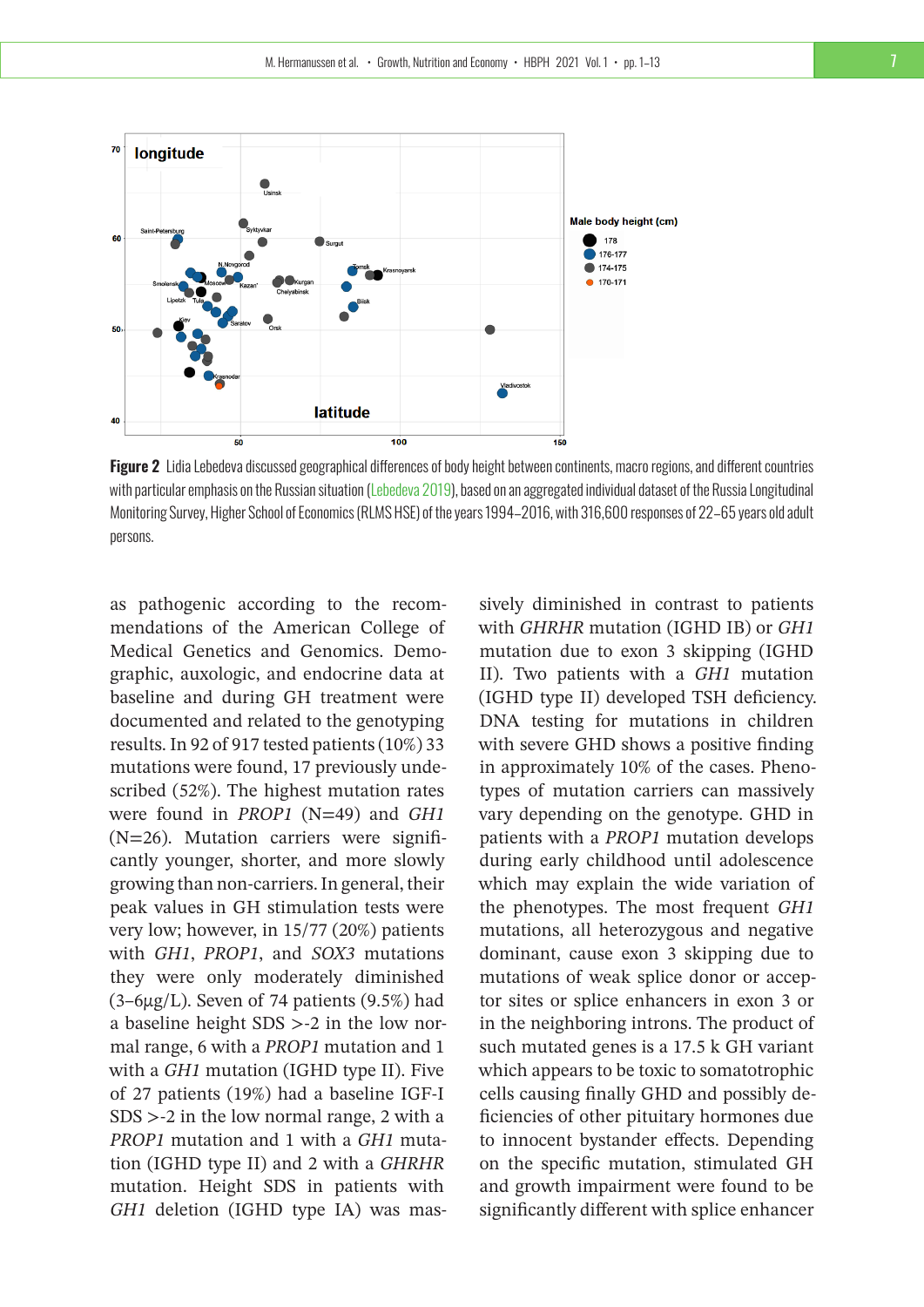mutations being less devastating than mutations of the splice donor or acceptor sites. Overall these findings call for caution with respect to defining clear-cut red lines for making the diagnosis GHD and justify DNA testing as an important component in the diagnostic work-up of patients with GHD.

There is a correlation between the age of onset of puberty and the "height gap" in childhood. "Height gap" was defined as the difference between the standardized height of the child and the standardized target height. In their previous study [\(Limony](#page-12-9) [et al. 2019\)](#page-12-9), Yehuda Limony and coworkers analyzed growth data of boys and girls from Poland (Wroclaw) and Israel (Beer-Sheva). The adjusted  $R^2$  between the independent parameters "height gap" and BMI percentile and the dependent parameter age of onset of puberty were: Wroclaw girls 0.25, Wroclaw boys 0.13, Israeli girls 0.69 and Israeli boys 0.50. Given the results' difference between the Polish and the Israeli groups, Yehuda Limony presented an observational retrospective study on growth during puberty in 210 girls and 210 boys that were randomly selected from 401 girls and 512 boys of the Cracow growth study. Data were analyzed by the ICP longitudinal model of growth [\(Karlberg 1989\)](#page-12-10) to determine the age of onset of puberty. Anthropometric measurements were analyzed by multivariable linear regression with the onset age of the pubertal growth spurt as the dependent variable and two independent variables "height gap" and BMI percentile. The adjusted coefficient of determination (adj  $R^2$ ) between the onset age of the pubertal growth spurt and the two independent variables was 0.20 (Cracow girls) and 0.22 (Cracow boys). The correlation found in the Israeli group in the previous study is much higher, probably because the Israeli group, unlike the Polish groups, included selected children (from a consultation clinic) rather than a random

normal population as in the Polish groups. As the two groups of Polish children measured at different periods (1961–1972 in Wroclaw, 1980–1988 in Cracow) were quite similar, the author concluded that the association between the independent parameters "height gap" and BMI percentile and the dependent parameter age of onset of puberty, found in the two studies, may represent a universal phenomenon.

Raja Chakraborty, Priyanka Bala and Kaushik Bose studied age at menarche and anthropometry in Indian school girls from two secondary schools of North 24 Parganas district in West Bengal State, India. 94 out of 208 adolescent girls were premenarcheal and 114 were post-menarcheal. They all belonged to low socio-economic status. Menarcheal status (yes/no), and age at menarche (AAM) were recorded and body height, weight, sitting height, leg length, thigh length, knee height, lower leg length, head length and head breadth were measured. The chronological age range was 10.2-14.7 with a mean AAM of 12.3 (SD 0.5) and a median of 11.0 years. There was no significant difference in mean age between the pre- and post-menarcheal girls, and between early and the late menarcheal girls. The post menarcheal girls had significantly higher values of height, sitting height, leg length, thigh length, knee height and lower leg length (tibial length). However, the values of these measures as ratios of height did not differ significantly between the pre- and the post menarcheal girls. The head length and breadth also did not show any difference. Post-menarcheal girls had slightly but significantly higher elbow breadth, and higher values of body weight, BMI, MUAC and sum of the skin fold thicknesses. Early and late menarcheal girls differed in height, knee height, lower leg length and lower leg length-toheight ratio, with lower values in the early menarcheal girls. The greatest difference was seen in the lower leg length. Previous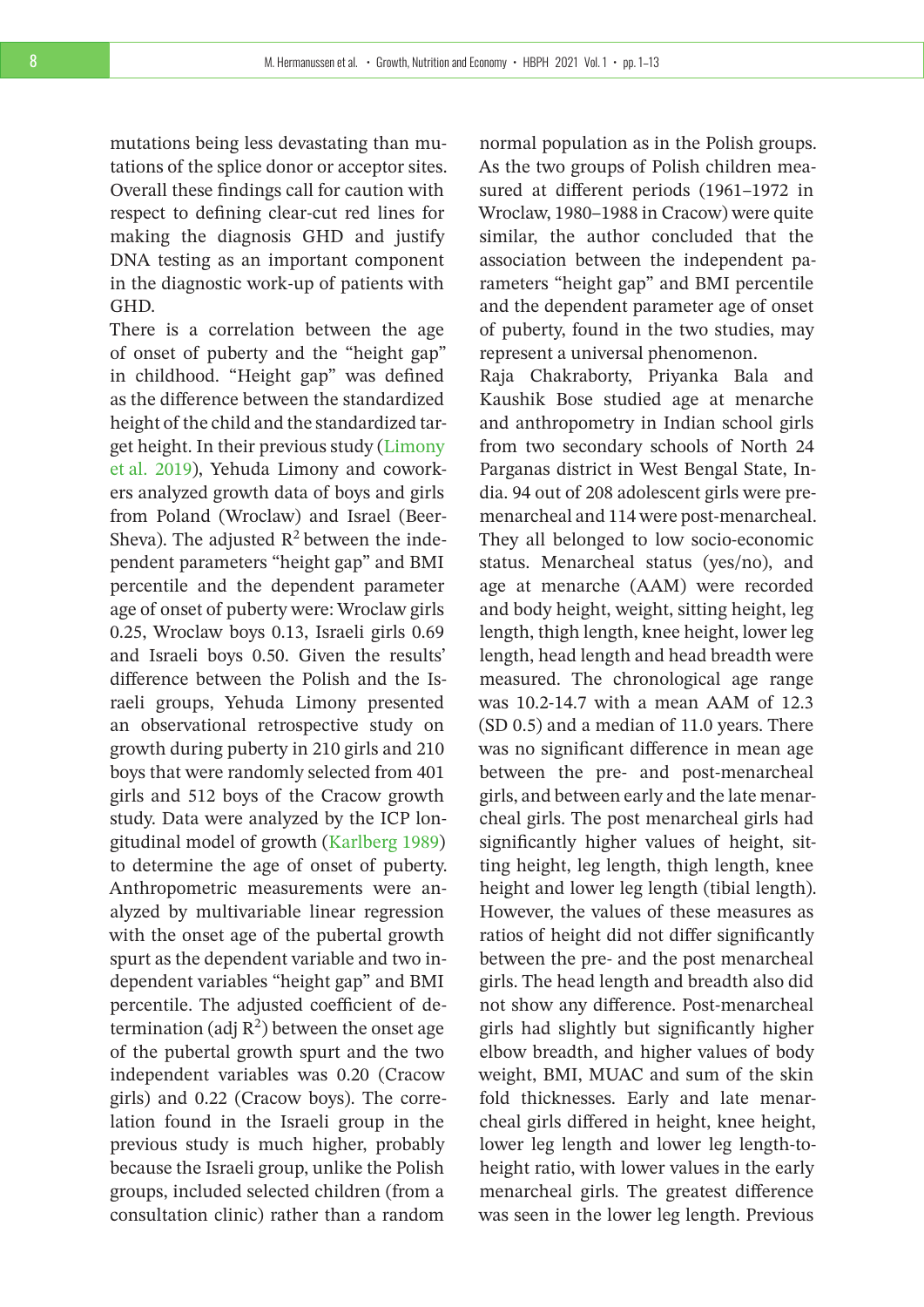studies have found that age at menarche is associated with stature, primarily via leg length (total). The leg-length-to-sittingheight ratio has been suggested to be a marker of pre-pubertal nutritional status and the age at pubertal onset.We presumed that an early menarche had put a higher allostatic load during puberty. This load was perhaps particularly high among the participants belonging to low socio-economic conditions. This higher allostatic load might have caused a higher developmental stress that led to developmental trade-offs between energetically costly functions of growth, particularly during reproductive maturity. The negative effect of this tradeoff was more effective on the lower limb length which is more plastic than head-trunk height. The effect of energy rationing for attaining early menarche, perhaps, was reflected in height through shorter tibial length in present group of children.

Sylvia Kirchengast discussed delayed motherhood – a current trend and its associations with newborn size and delivery mode. A significant postponement of reproduction, indicated by an increasing average maternal age at first birth, is found in many parts of the world. In Austria, the average age at first birth increased from 23.3 years in 1980 to 29.8 years in 2018. From a biomedical viewpoint, however delaying motherhood is a risky strategy because an advanced maternal age increases the risk of spontaneous abortions, stillbirths, ectopic pregnancies, preterm birth or chromosomal abnormalities. In the present study course of pregnancy and pregnancy outcome of 28,881 singleton births taking place in Vienna, Austria were analyzed. With increasing maternal age, the prevalence of preterm birth (<36 weeks) increased significantly. Among women experiencing term births, with increasing maternal age the prevalence of breech presentation, planned as well as emergency

caesarean section, and low birth weight (<2500g) increased significantly. Consequently, delaying motherhood could be identified as a risk factor. On the other hand, a global increase of age at first birth might reduce population growth and in this way may be an appropriate strategy.

Janina Tutkuviene, Egle Marija Jakimaviciene and Ramune Cepuliene analyzed negative outcomes of the development in uterus: global geographic, climatic and socioeconomic indicators versus individual maternal factors related to low birth weight (LBW), prematurity and stillbirth rate. Preterm neonates have higher risk for short-term and long-term morbidities [\(Chawanpaiboon et al. 2019\)](#page-12-11). Stillbirths had a declining trend in many countries recently, however, the total stillbirth rate remains very high in some parts of the world (i.e. South Asia and sub-Saharan Africa [\(Saleem et al. 2018\)](#page-12-12), [\(Sharma et al.](#page-12-13) [2019\)](#page-12-13). Data on LBW newborns, prematurity and stillbirth rate were analyzed for the 1995–2015 period from Lithuanian Medical Data of Births. Lithuanian indices were compared to analogous data from the other 57 countries. Different environmental, demographic and socioeconomic indicators for those countries were drawn out from officially available websites, and factor analysis (principal component) was performed. In Lithuania, LBW fluctuated between 4,2-5,0%; the prevalence of prematurity  $-4.8-6.0\%$ ; the prevalence of stillbirths – 0.46-0.72%. During the last few decades, LBW, prematurity and stillbirth rates in Lithuania were among the lowest in the world. Advanced age of the mother at pregnancy, lower educational level, unmarried status, smoking and alcohol consumption were the risk factors for the stillbirths in Lithuania (Table 1).

Factor analysis showed that the prevalence of stillbirths was strongly related to the main socioeconomic indicators of the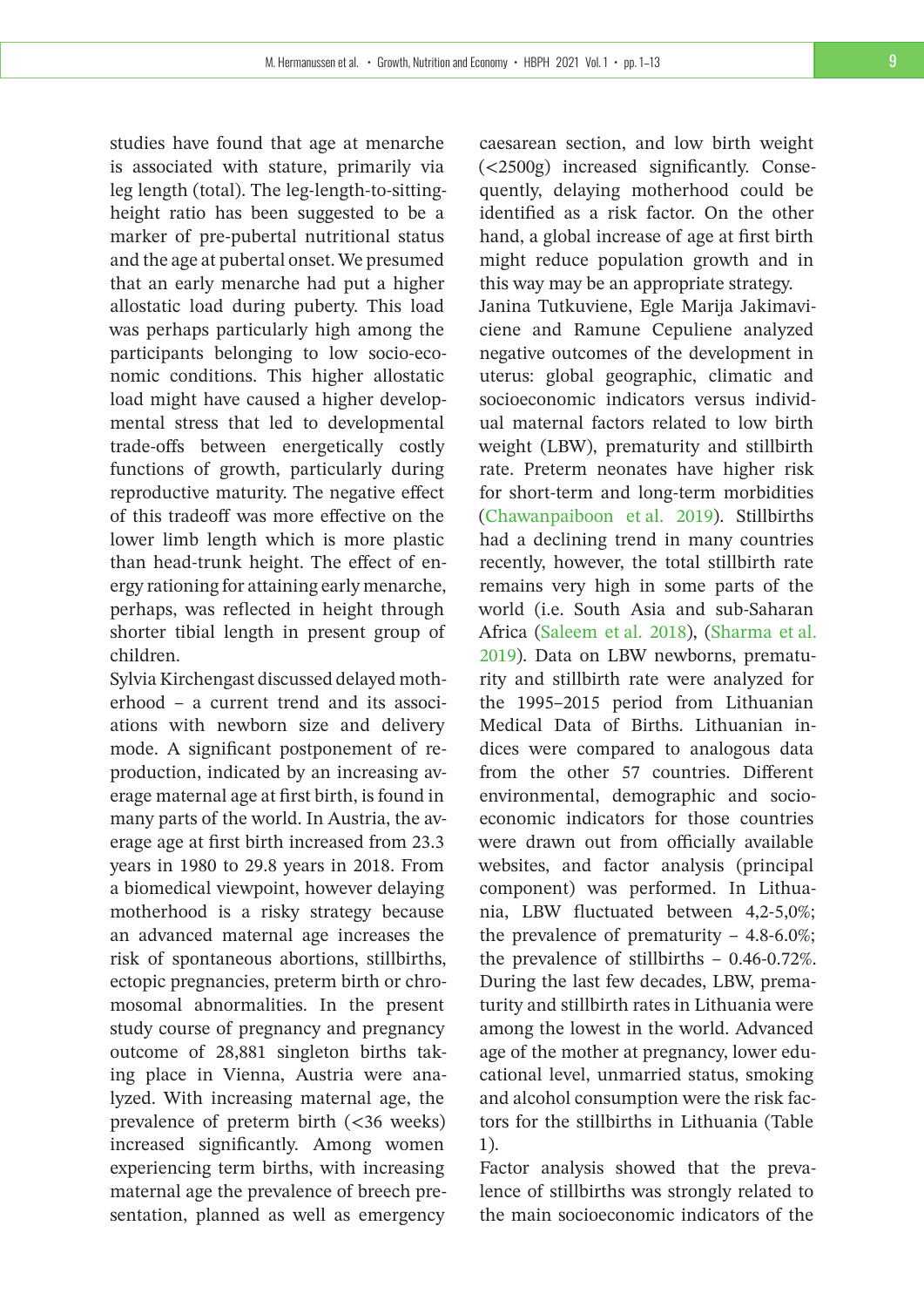country or region (in particular, Inequality-adjusted Human Development Index, gross domestic product per capita), food (in particular, meat, eggs, sugar) consumption, also to life expectancy and fertility rate. However, LBW and prematurity (together with the population density and a few geographic/climatic factors) were under the influence of other separate factors.

Daniel Franken showed data on anthropometric history of Brazil, 1850–1950. Trends in human welfare in Brazil have remained shrouded by a dearth of historical evidence. Although quantitative historians have revealed the efficacy of the First Republic (1889–1930) in fomenting economic progress, the extent to which Brazil's early economic growth fostered improvements in health remains unclear. This paper fills this void in scholarship by relying on hitherto untapped archival sources with data on human stature. The author focused his analysis on a large (N16,000), geographi-

| Table 1 Maternal sociodemographic data (stillbirths vs. general |
|-----------------------------------------------------------------|
| population of newborns in Lithuania)                            |

| Sociodemographic<br>index    | <b>Stillbirths</b> | General<br>population | p                  |
|------------------------------|--------------------|-----------------------|--------------------|
| <b>Maternal age</b>          |                    |                       |                    |
| ≤19 years                    | 6.6%               | 5.5%                  | p > 0.05           |
| 20-34 years                  | <b>72.2%</b>       | $81.0\%$              | p<0.001            |
| $235$ years                  | 21.3%              | 13.5%                 | p <sub>0.001</sub> |
| <b>Education</b>             |                    |                       |                    |
| <b>Primary</b>               | 3.55%              | 2.7%                  | p > 0.05           |
| <b>Basic or</b><br>secondary | 57.9%              | 47.6%                 | p<0.001            |
| <b>College</b>               | 16.2%              | 15.6%                 | p > 0.05           |
| <b>University</b>            | 21.5%              | 33.6%                 | p<0.001            |
| <b>Familial status</b>       |                    |                       |                    |
| <b>Married</b>               | $67.5\%$           | <b>74.7%</b>          | p<0.05             |
| <b>Unmarried</b>             | 23.8%              | $17.9\%$              | p<0.05             |
| <b>Divorced</b>              | 4.2%               | 2.0%                  | p > 0.05           |
| In partnership               | 4.4%               | 4.4%                  | p > 0.05           |

cally-comprehensive series compiled from military conscription files, supplemented by an ancillary dataset drawn from passport records (N6,000). He documented inferior heights in the North and Northeast that predated the advent of industrialization. At the national level, the findings revealed an increase in stature of over 2.5 centimeters between soldiers born in the 1880s and those born in the 1910s. It is suggested that in the South and Southeast, increased real income and public-health interventions explain the earlier upward trend in heights, while rural sanitary reforms were most important in the North and Northeast, where heights remained stagnant until the 1910 decade and diseases such as hookworm and malaria were most rampant.

Bárbara Navazo compared Frame Indices (FI) of two cross-sectional cohorts of school children from Argentina with the European reference (ER) [\(Navazo et al. 2020\)](#page-12-14), [\(Mumm et al. 2018\)](#page-12-15). The Frame Index is associated with the relative skeletal mass on body composition and has been used as a measurement of external skeletal robustness in both, current and past populations. It is calculated as follows: Frame Index  $(FI) = [(elbow breadth/height) \times 100]$ . The Cohort 1=C1 was studied in 2001–2006 and the Cohort  $2=C2$  in 2014–2016 and included boys and girls, aged 6 to 14 years, from Puerto Madryn (Chubut, Argentina). FI has been used as a measurement of external skeletal robustness. Centile (P) from C1 and C2 were calculated combining the LMS-method and its extension and the values were compared between them and with ER. FI showed a negative secular trend between C1 (2001–2006) and C2 (2014–2016) in the Puerto Madryn school children. However, in boys FI of the ER were higher than C1 – in some ages – and in all cases also of C2. In girls, FI values of the ER were lower than C1 and higher than C2. The negative secular trend in ex-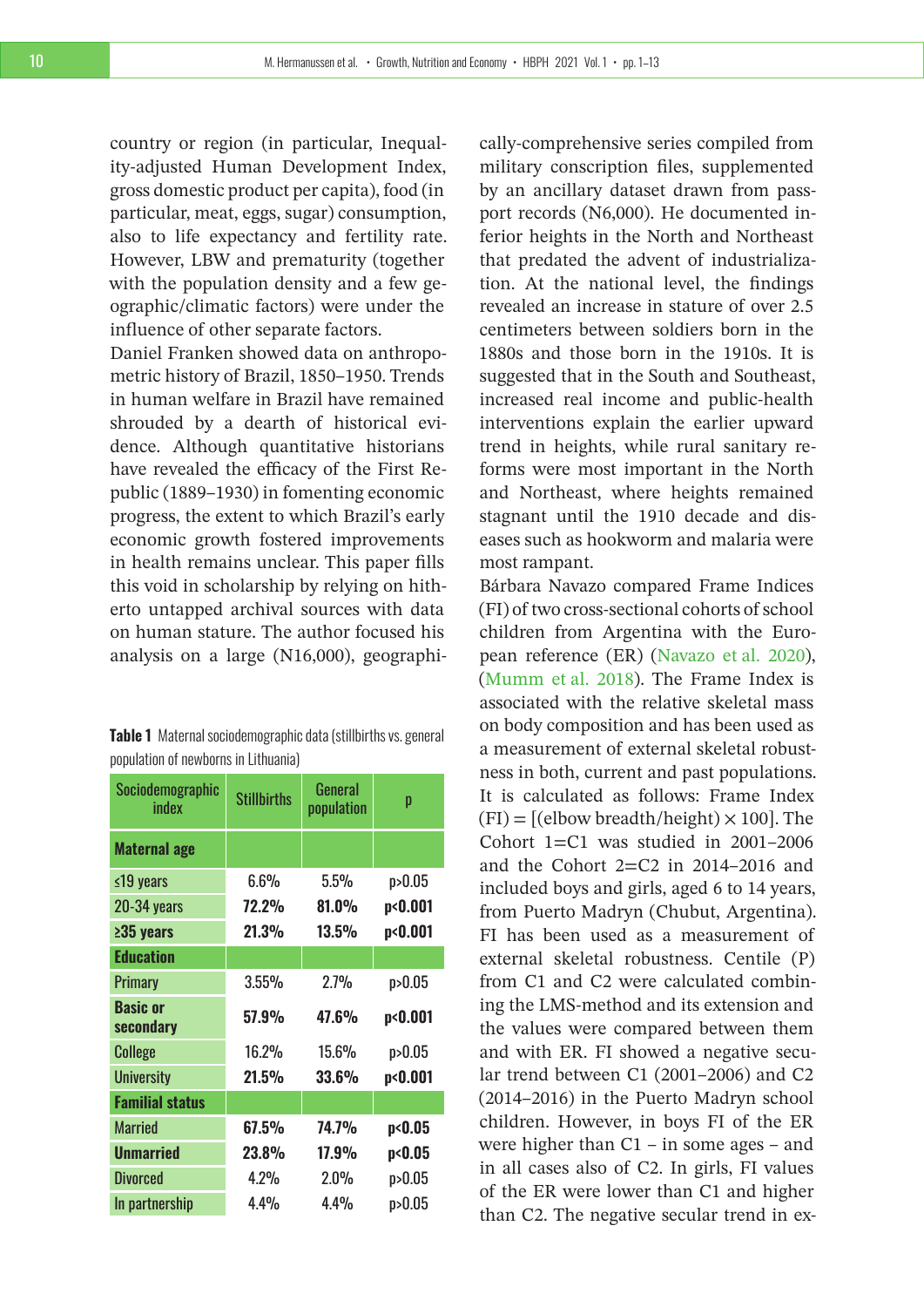ternal skeletal robustness of the Puerto Madryn school children could be caused by low physical activity of the more recent cohort of children. She highlighted the importance of daily physical activity both at schools and gyms and conditions that stimulate open-air recreational activities (in squares, parks, etc.), to maximize bone mass and prevent future osteoporosis and bone fractures.

Data on sex, age, and ethnicity were obtained during a cross sectional study in 633 (328 males, 305 females) healthy children of one elementary and one junior high school in Surakarta, September 2017 to September 2018. There were approximately 5% Chinese and 75% Javanese participants. Height, weight, arm span, sitting height and knee height were measured three times. Linear regression analysis was used to predict height from knee height, armspan and sitting height. Nonparametric analysis through lowess (locally weighted scatterplot smoothing) were used to analyze growth increment and growth pattern of height, knee height ratio and sitting height-to-height ratio. Means of height-for-age *z*-score (haz) and body mass index-for-age (bmi-z) were  $-0.66 \pm 1.03$  and  $0.48 \pm 1.52$ ; and the obesity prevalence in males and females were 23.5% and 13.1%. The equations for prediction of height were {Height  $= 2.40*$ knee  $(cm) + 1.36*age (yrs) + 20.31$ } (male) and  ${Height = 2.48*knee (cm) + 1.15*age (yrs)}$  $+$  19.58} (female) (adj. $R^2$ =0.97). The kneeheight ratio increased earlier than the sitting height/height ratio in both male and female during pubertal period (Figure 3). The changes in knee height ratios in female and in obese subjects are steeper and more narrow than in male and in non-obese subjects.

Takashi Satake presented secular trends in height and body proportion (Lower segment-Upper segment Ratio: LUR which was calculated as lower limb length was

calculated as lower limb length (heightsitting height) divided by sitting height of Japanese youth aged 17 years from 1949 to 2015. The data used in this study were Japanese averages of height and sitting height aged at 17+ years of age from the School Health Statistics report from 1949 to 2015. First, we plotted height, sitting height and lower limb length against the years, and also plotted lower limb length against sitting height on the Body Proportion Chart (BPC) [\(Satake and Hattori](#page-12-16) [2013\)](#page-12-16). The heights were stagnating from 1990s and then decreased slightly in both sexes. The sitting heights had been increasing since 1949. In contrast to usual height charts, the BPC revealed interesting features. There were two critical points at 1959 and 1995 for boys, 1963 and 1998 for girls, respectively in the secular trend on the BPC and three phases were clearly distinguished for both sexes, respectively. I: Earlier period: Sitting height and lower limb length grew both with height increasing. II: Middle period: Lower limb length grew more than sitting height with height increasing. III: Recent period: LUR decreased, that is, lower limb length did not increase but sitting height had continued to increase slightly with stagnated height. With improving environmental and living conditions, both sitting height and lower limb length increased. When environmental conditions stagnated, total body height did not further increase, but body proportions still changed. We confirmed secular trends in height and also in body proportion.

Slawomir Koziel discussed structure and biology of schoolboy peer groups to establish biological and psychological parameters of boys situated at different positions in peer group hierarchies. Adolescence seems to be a critical period for shaping self-identity and autonomy, socialization and enhanced interaction with other individuals in peer group. In this period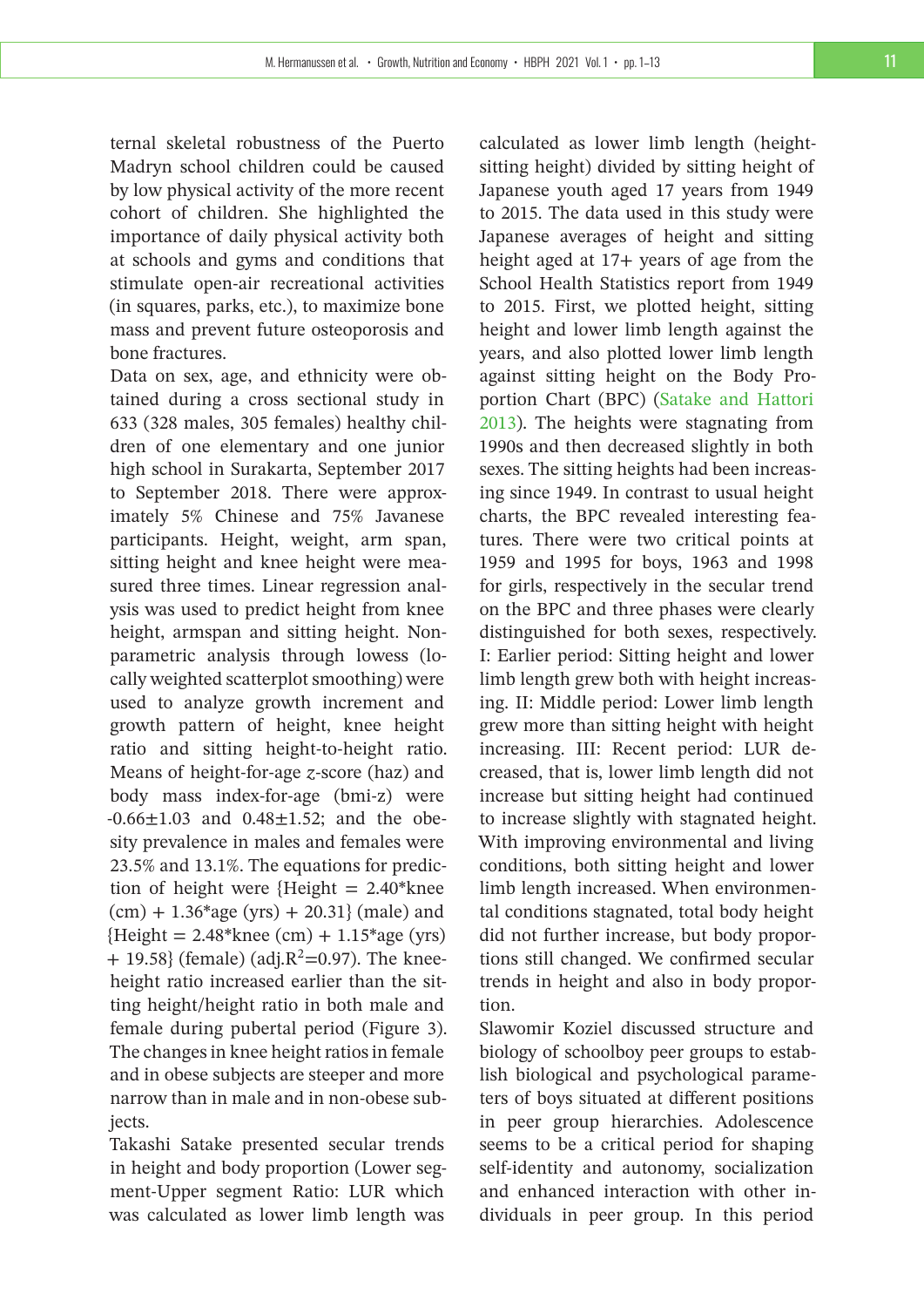

**Figure 3** Annang Giri Moelyo presented knee height and knee height ratios among school children in Surakarta, Indonesia, and analyzed increment of height, knee height and sitting height, and growth patterns of knee height ratio and height.

of development, the group structure is forming and group hierarchy established. 296 boys aged between 14–16 years were selected from four randomly selected gymnasiums (middle school) attending to 21 different classes. Height and weight were measured by trained staff and BMI was calculated, standardized on age and expressed in *z*-scores. All participants did self-assessments of the stage of development secondary sex characteristics: pubes, abdominal, armpit, chest and face hairs. Using Principal Component Analysis, the scores of first PC were standardized on age and used in further calculation, and served as an expression of the general tempo of maturation. Anger, adverseness, physical and verbal aggression were assessed based on Buss-Perry's Aggression Questionnaire. The classic socio-metric method developed by J.L. Moreno [\(Moreno 1955\)](#page-12-17) was used to establish a position in the peer group. Four positions were defined: a leader, a grey eminency, a scapegoat and an invisible person. Leaders and invisible persons were the tallest, whereas scapegoats were the shortest. Grey eminencies and leaders also matured earlier, whereas scapegoats were the latest maturers. No relationships

were found between position and BMI and aggression level. We concluded that height and tempo of maturation significantly affect a position in a class, the tallest individual has a greater chance to be a leader, where as the shortest one – a scapegoat, and early maturers have a greater chance to become a grey eminence, whereas late maturers remain scapegoats. Also, positive feedbacks may be considered: leadership among adolescent boys might accelerate growth of leaders and the position of scapegoats could restrain growth in stature due to stress. It remains to be elucidated to what extent reverse causality interferes with social position, adolescent growth and developmental tempo.

## **References**

<span id="page-11-0"></span>Addo, O. Y./Himes, J. H./Zemel, B. S. (2017). Reference ranges for midupper arm circumference, upper arm muscle area, and upper arm fat area in US children and adolescents aged 1–20 y. The American Journal of Clinical Nutrition 105 (1), 111–120. [https://doi.org/10.3945/ajcn.116.142190.](https://doi.org/10.3945/ajcn.116.142190)

<span id="page-11-1"></span>Beck, A. T./Brown, G. K./Steer, R. A. (1996). Manual for the Beck Depression Inventory-II. San Antonio, TX, Psychological Corporation.